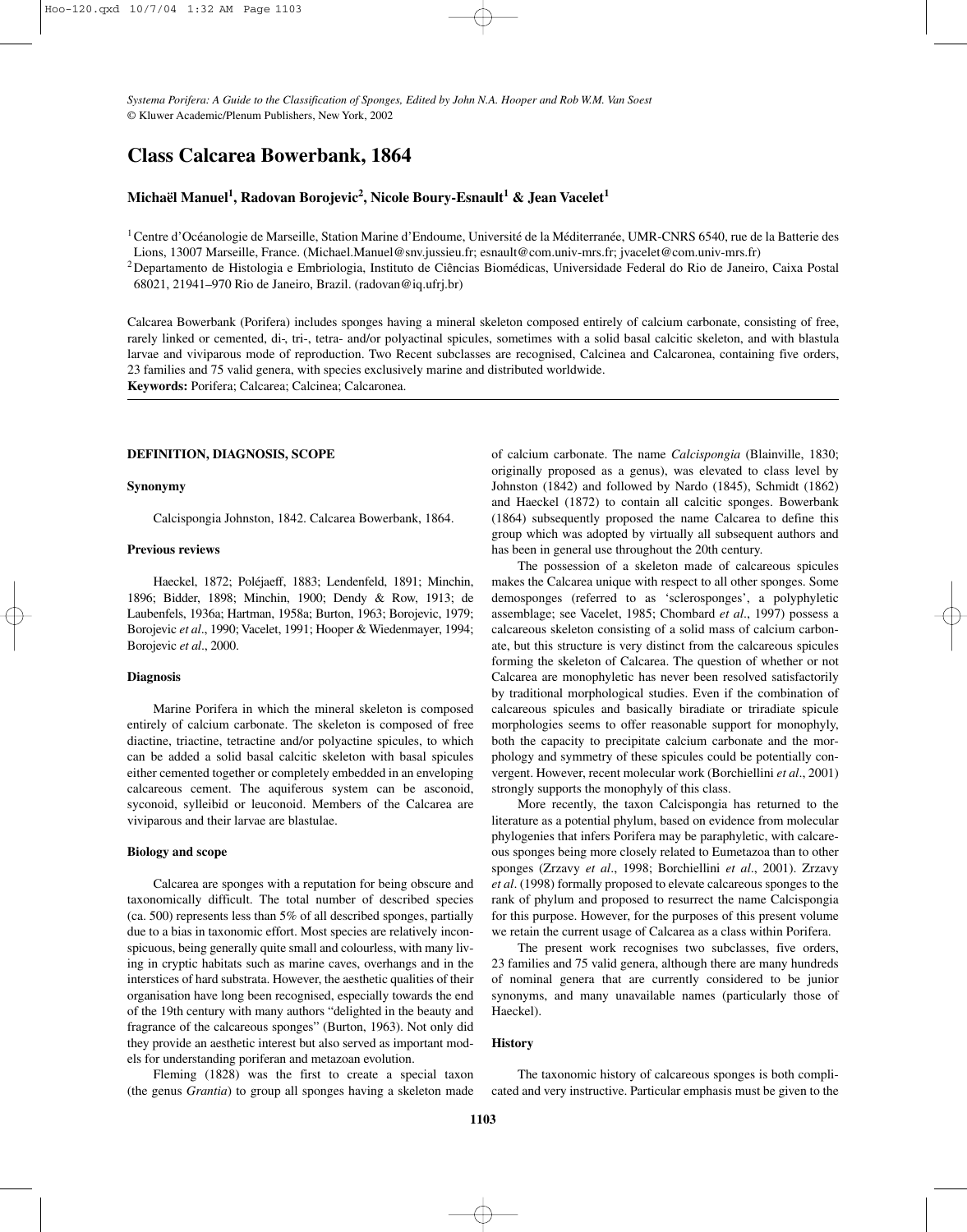work of Haeckel (1870b, 1872), who was the first to propose a comprehensive system for the classification of this group, describing and classifying all calcareous sponge species known at his time. Calcareous sponges also had a significant place in the elaboration of his ideas concerning metazoan origins and evolution. He was also the first to propose direct homologies between the poriferan and cnidarian bodyplans (Haeckel, 1870b), achieved through comparison between a homocoel calcareous sponge and a polyp of coral. Even if such homologies are nowadays highly controversial his work was historically crucial in suggesting the inclusion of sponges within the monophyletic Metazoa. Later, Haeckel (1874) elevated the interest in Calcarea for understanding general metazoan evolution: "the developmental history of the calcareous sponges, the discovery of their gastrula form, as well as the question of their natural affinities and their place in the natural system, necessarily, and of itself, led me on to the general question of the homology of their germ-lamellae with those of the higher animals, and thus further on to that series of ideas whose nucleus, in a word, forms the Gastraea theory". The Gastraea theory formed the basis of what has remained, until recently, the dominant conception of metazoan phylogeny and evolution.

Haeckel (1872) was also the first to publish a classification of calcareous sponges that attempted to be natural, i.e., devised to reflect their phylogeny. His system comprised three families: Ascones, Sycones and Leucones. Indeed, it is only within the Calcarea that the classical grades of organisation of the aquiferous system – ascon, sycon, leucon – can be found (Fig. 1). Within each of his families the genera were defined on the basis of the presence or absence of particular spicules types. This system was soon criticized and rejected because, ironically, it proved to be very artificial (Poléjaeff, 1883; Dendy, 1891, 1893b; Minchin, 1896). In particular, the separation of Sycones and Leucones resulted in placing a number of species displaying otherwise very similar features remote from each other. Nevertheless, the pioneering role of Haeckel for the systematics of Calcarea in particular, and for our



**Fig. 1.** Different types of aquiferous systems present in the Calcarea. A, asconoid system. B, syconoid system. C, leuconoid system (abbreviations: a, atrium; ch, choanoderm; cx, cortex; dc, distal cones; ec, exhalant cavities; ic, inhalant cavities; ps, pinacoderm and skeletogenous layer).

current understanding of the sponge aquiferous system in general, cannot be ignored despite some virulent and sometimes unjustified and unfair criticism. For example, Burton (1963) qualified Haeckel's illustrations as "fanciful" while, in our own experience, they are often quite representative of what can be actually observed.

An alternative scheme was later proposed by Poléjaeff (1883) and was very successful for a long time. He divided the group into Homocoela (all body cavity lined with choanocytes, basically the ascons) and Heterocoela (some internal cavities are lined with pinacocytes, basically the sycons and leucons). The Homocoela comprised the unique genus *Leucosolenia* Bowerbank, 1864, while the Heterocoela comprised three distinct families. Some slight modifications were later introduced by Vosmaer (1887), Lendenfeld (1891) and Dendy (1891, 1892, 1893b), who added a few more families to the Heterocoela. The works of Dendy (1891, 1892, 1893b) were important in stressing the importance of characters derived from the architecture of the skeleton, rather than the organisation of the aquiferous system, as justification to recognise distinct families.

Minchin (1896, 1900, 1909) and Bidder (1898) subsequently defended a radically different proposal to subdivide the Calcarea. Minchin (1896) remarked that, among species of the genus *Leucosolenia*, some have the nucleus located basally in the choanocyte whereas others have the nucleus located apically (Fig. 2). For the first group of species he proposed the genus *Clathrina* Gray, 1867a, and for the second group he maintained the name *Leucosolenia*. Bidder (1898) extended Minchin's observations to the whole Calcarea (and even, tentatively, to all sponges), and proposed to subdivide them between the two subclasses Calcinea (nucleus basal in choanocytes) and Calcaronea (nucleus apical in choanocytes). This proposal was not only based on the position of the nucleus in the choanocyte but also on a combination of other characters. His proposal leads to the following suggested arrangement.

Calcinea. (1) Regular, equiangular triradiate spicules present (Fig. 3A); (2) optic axes of the spicules nearly perpendicular to the walls of the sponge tubes; (3) choanocytes with a spherical nucleus located basally in the cell (Fig. 2A); (4) flagellum of the choanocytes arises independently of the nucleus; (5) coeloblastula larvae (Fig. 4A); (6) triradiates are the first spicules to appear in ontogenesis.

Calcaronea. (1) Triradiate spicules predominantly or exclusively sagittal and inequiangular (Fig. 3B); (2) optic axes of the spicules vary in orientation according to the distance from the oscular rim; (3) choanocytes with a pear-shaped nucleus apical in position (Fig. 2B); (4) flagellum of the choanocytes arises directly from the nucleus; (5) amphiblastula larvae (Fig. 4B); (6) monaxons are the first spicules to appear in ontogenesis.

As Minchin (1900) underlined, the important cytological character is the relation between the flagellum and the nucleus in the choanocyte; in contrast, the position of the nucleus can vary to some extent (especially if the material is poorly preserved). The new system advocated by these two authors relied mainly on cytological and embryological characters, while previous classifications relied chiefly on the organisation of the aquiferous system. Bidder (1898) strongly criticized Poléjaeff (1883) for his subdivision between Homocoela and Heterocoela as "no more satisfactory than classifying higher animals according to whether they walk, swim or fly".

The new classification proposed by Minchin and Bidder was not universally accepted. An interesting work, in this respect, is the systematic catalogue published by Dendy & Row (1913). In their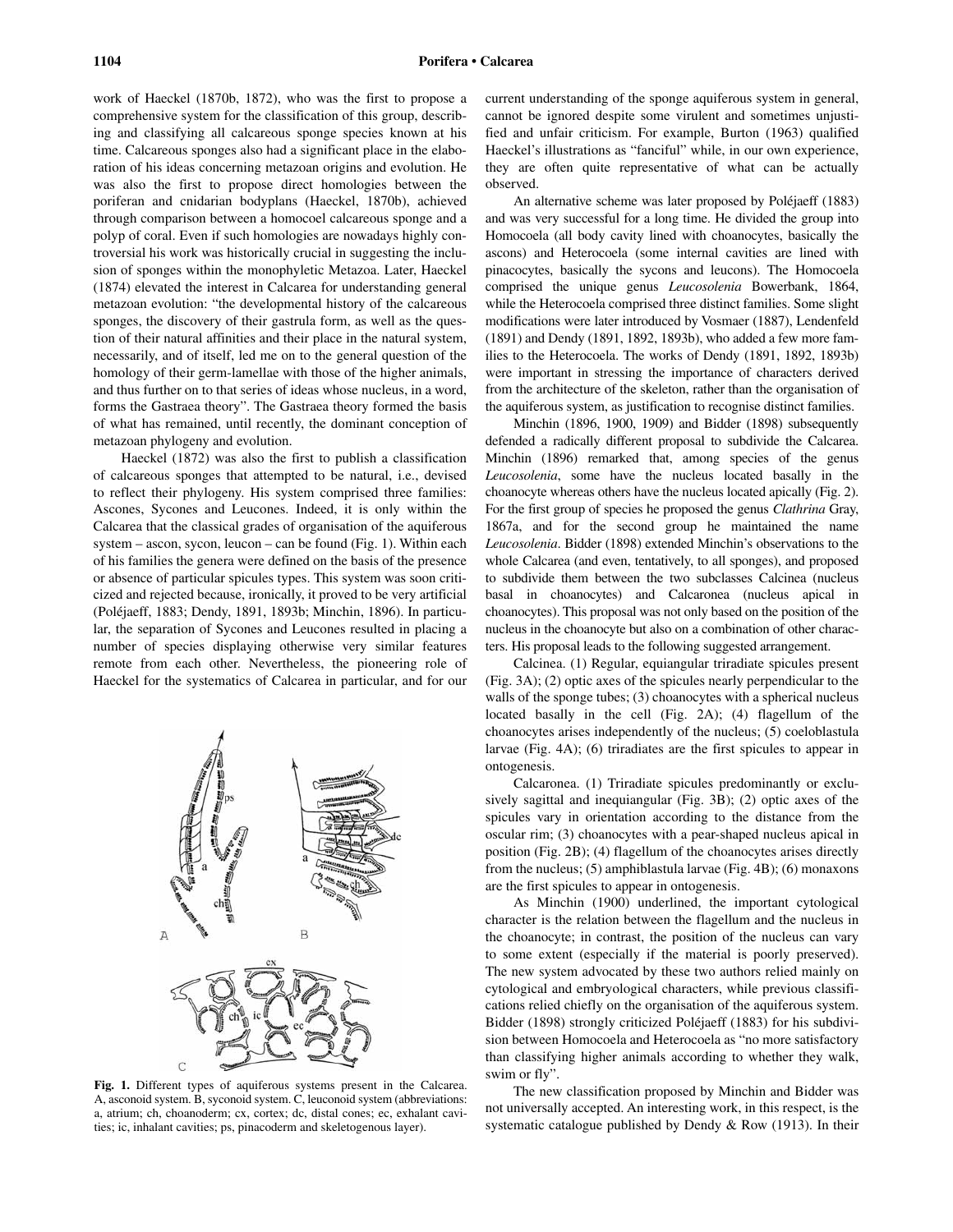

Fig. 2. A, choanocyte showing a typical basal nucleus in Calcinea (scale 1.7  $\mu$ m). B, choanocyte showing a typical apical nucleus in Calcaronea (scale 0.8  $\mu$ m) (abbreviation: n, nucleus).



**Fig. 3.** Different types of spicules present in the Calcarea. A, regular equiangular spicules from a Calcinea (*Leucetta chagosensis* Dendy, 1913) (abbreviations: a, small triactines; b, large triactines; c, tetractines) (scale 30  $\mu$ m). B, sagittal and inequiangular spicules from a Calcaronea (*Grantessa syconiformis* Borojevic, 1967) (abbreviations: a, atrial triactines; b, atrial tetractines; c, subatrial triactines; d, distal triactines of the radial tubes; e, triactines of the distal cones; f, diactines) (scale  $50 \mu m$ ).

discussion on the classification of calcareous sponges the authors adopted quite an ambiguous position with respect to the ideas of Minchin and Bidder. On the one hand they judged Bidder's work and proposals as very opportune, and considered that cytological



**Fig. 4.** Two types of larvae from Calcarea. A, calcinean coeloblastula (*Leucetta chagosensis*), with the blastocoel parental cells visible inside the wall (scale 50  $\mu$ m). B, section through a calcaronean amphiblastula in the parental sponge under scanning electron microscopy (scale  $8 \mu m$ ).

characters of the choanocytes "may ultimately prove … to afford a means of dividing the whole of the Calcarea into two main branches, one having the nuclei of these cells placed basally, and the other having them apical" (Dendy & Row, 1913: 709). Further, in their discussion about phylogeny (p. 797 *et seq*.), they distinguished two lineages of heterocoel Calcarea based on that same criterion, and implicitly made them derive from two distinct stocks of homocoel Calcarea (i.e., *Leucosolenia* species with basal nuclei, and *Leucosolenia* species with apical nuclei). On the other hand, they considered that "in the present state of our knowledge it is a principle which must not be pushed too far", and, as a result, they did not formally adopt Bidder's system, and did not even separate asconoid species with basal nuclei from asconoid species with apical nuclei, all of them still being included under the generic name *Leucosolenia*. The main criticism is that data are too partial, and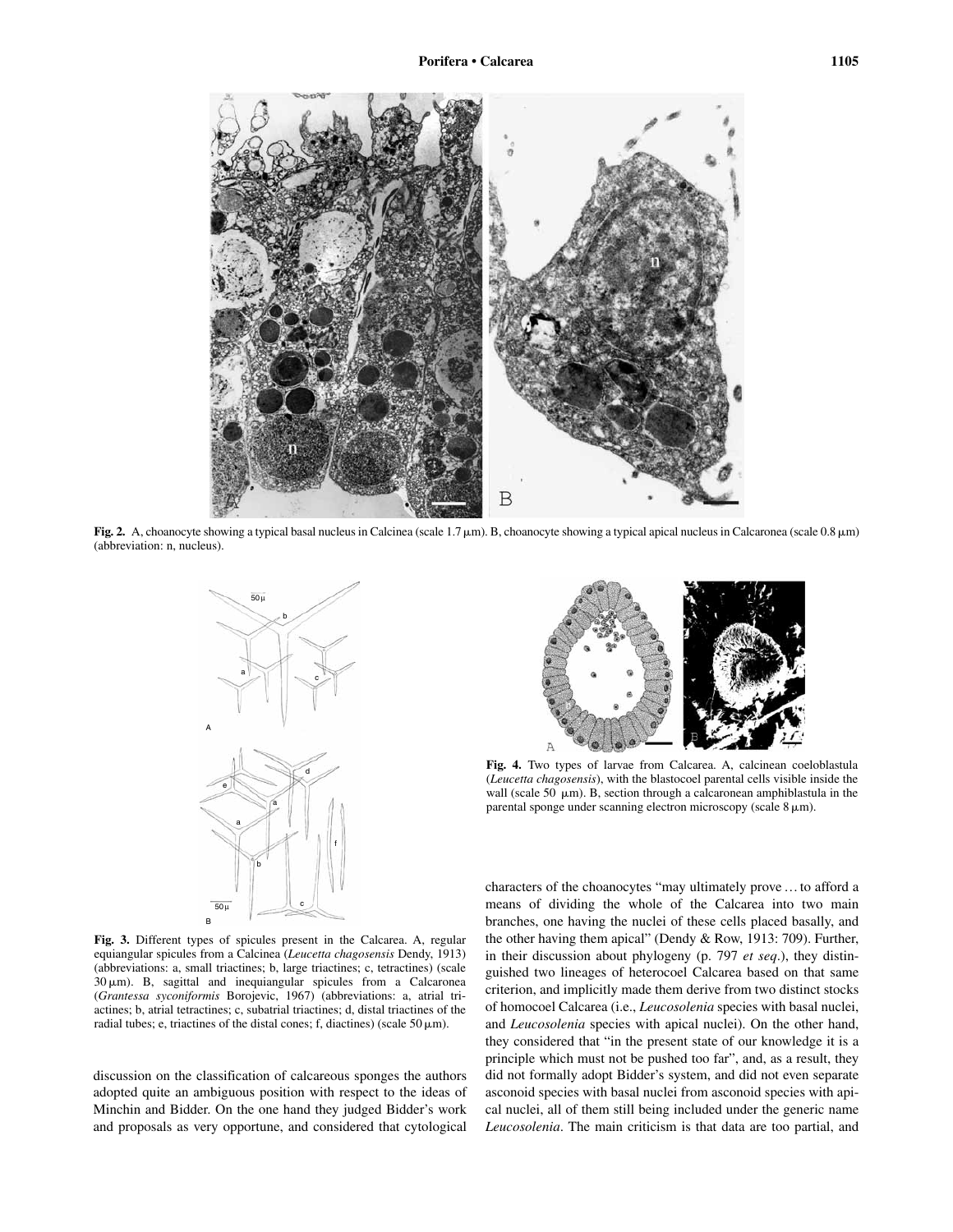consequently, that subdividing the whole of Calcarea between Calcinea and Calcaronea "in the present state of knowledge" could be nothing else than an over-generalisation. However, even if Dendy & Row (1913) have been too conservative in regard to the classification of Minchin and Bidder, their revision is a very thoughtful analysis based on the morphology, anatomy and skeletal organization of the Calcarea, and it still forms the basis for the actual definitions of most families and genera of calcareous sponges. They pointed out that the original form of 'olynthus' gave rise to two independent evolutionary pathways, one through *Dendya* to Leucascidae and Leucaltidae, and the other through *Sycetta* to all the families actually classified as the heterocoel Calcaronea. They also stated that the living 'Pharetrones' represent relicts of several evolutionary pathways independent of the olynthusderived extant Calcarea. This classification was so successful that even after the revision of Hartman (1958a), unifying the systems proposed by Bidder (1898) and Dendy & Row (1913), only minor modifications were necessary to establish the actual view of the overall classification of Calcarea (Borojevic, 1979; Borojevic *et al*., 1990, 2000).

Hartman (1958a) re-examined the classification of Minchin and Bidder and the various objections raised in the literature against a subdivision of Calcarea between Calcinea and Calcaronea. He concluded that Bidder's classification is satisfying and has to be preferred over any of the alternative schemes "if it is indeed the aim of taxonomists to reflect phylogenetic trends in their work". According to Hartman (1958a), Bidder's system is more natural because it is "supported by a constellation of both embryological and morphological characteristics", while the classification of Poléjaeff is based only upon the aquiferous system. He also found that the morphology of triradiates was concordant with other characters, even if there were some isolated exceptions, and states that "the question of assigning a given species to *Clathrina* or *Leucosolenia*, in the absence of cytological and embryological data, is not nearly as difficult as some authors have asserted".

Following Hartman's re-examination of Bidder's classification Burton (1963) published his revision of the classification of the calcareous sponges. Not only did Burton (1963) reject the subdivision Calcinea/Calcaronea but he also denied the taxonomic value of most of the characters that had been used before him – even the usefulness of the organisation of the aquiferous system (e.g., syconoid/sylleibid/leuconoid), or the presence or absence of particular types of spicules (like microxeas), to delimitate genera or species. Pushing forward the intraspecific variability of all such characters, he synonymised dozens of species as hitherto recognized (for example he grouped no less than 122 species from various genera under the specific name *Scypha ciliata*). This revision was rejected immediately, and he was not followed in this minimalist logic by any contemporary workers (see Jones, 1964; Borojevic, 1979; Hartman, 1982; Hooper & Wiedenmayer, 1994; Borojevic *et al*., 1990, 2000).

In previous publications dealing with the taxonomy of Calcarea, Borojevic (1979), Vacelet (1981, 1985), Borojevic *et al*. (1990, 2000) followed Hartman (1958a) in adopting the subdivision between Calcinea and Calcaronea. One consequence of this was to split the former 'pharetronids', which are viewed as polyphyletic, between Calcinea (order Murrayonida) and Calcaronea (order Lithonida) (Vacelet, 1985; Borojevic *et al*., 1990, 2000). More recently a new character – differences in  $\delta O^{18}$  ratio of spicules – was introduced into calcarean systematics that supported the dichotomy between Calcinea and Calcaronea (Wörheide & Hooper, 1999). The only contemporary authors to question the validity of taxon Calcinea are Reitner & Mehl (1996).

The calcarean phylogeny is still not entirely resolved, however, especially when considered from the point of view of modern phylogenetic systematics, or cladistics. The lack of data for many genera and species, as underlined by Dendy & Row (1913), still remains somewhat puzzling. Furthermore, even if the congruence and consistency of many characters are evidence of their importance at high taxonomic level, the Calcinea/Calcaronea subdivision has always been argued on pre-Hennigian grounds, and has never been inferred as the result of an explicit and reproducible analysis of characters (i.e., objective criteria). Particularly problematic is the fact that morphological characters used in support of such a 'deep dichotomy' are not polarised: the basal or apical nucleus – is one derived with respect to the other, or are the two states derived from an unknown ancestral state ? The same question can be asked for larval types, spicule morphology and other characters. Unfortunately there is currently no obvious answer. If one set of character states (either those of the calcineans or the calcaroneans) turned out to be derived with respect to the other, then the first subgroup would be monophyletic while the other would be paraphyletic. It has often happened with traditional 'dichotomies' where one group is paraphyletic with respect to the other (e.g., Apterygota with respect to Pterygota among the Hexapoda; Brusca & Brusca, 1990). Morphology alone is of little use to resolve the question of monophyly of Calcinea and Calcaronea because of the low number of characters that can be defined and the impossibility of polarising them. In contrast, we have obtained recently good support for the monophyly of both Calcinea and Calcaronea from molecular phylogeny (Borchiellini *et al*., 2001, Manuel, 2001), and for that reason we are quite confident that both taxa will remain in future (phylogenetic) classifications.

#### **Remarks**

Within each of the two subclasses Borojevic *et al*. (1990, 2000) introduced substantial changes from previous schemes at the ordinal level (in particular as compared with that of Hartman, 1958a). Within subclass Calcinea two orders are now recognised (following Borojevic *et al*., 1990). Clathrinida Hartman, 1958a was emended to now include all families previously allocated to Leucettida Hartman, 1958a. This undoubtedly is progress towards a phylogenetic classification, since the Clathrinida in Hartman's sense were nothing more than a grade of simpler organisation with respect to his Leucettida. The second order of Calcinea, Murrayonida Vacelet, 1981, contains those calcareous sponges with a reinforced skeleton and calcinean features. Within subclass Calcaronea three orders were recognised (following Borojevic *et al*., 2000). Leucosolenida Hartman, 1958a was emended to include all families previously allocated to Sycettida by Hartman (1958a). A new proposal was to create the order Baerida Borojevic *et al*., 2000 for several genera united by unique characters such as the abundance of microdiactines, or the presence of dagger-shape tetractines (pugioles) as constituent of the skeleton of the exhalant aquiferous system. A third order, Lithonida Vacelet, 1981, contains genera displaying a reinforced skeleton and calcaronean features.

Despite the major recent revisions of the two subclasses the diagnoses of families and genera remain generally similar to those proposed by Dendy & Row (1913). This result highlights the importance of a detailed consideration of skeletal architecture in calcarean systematics. This is also true for the species-level taxon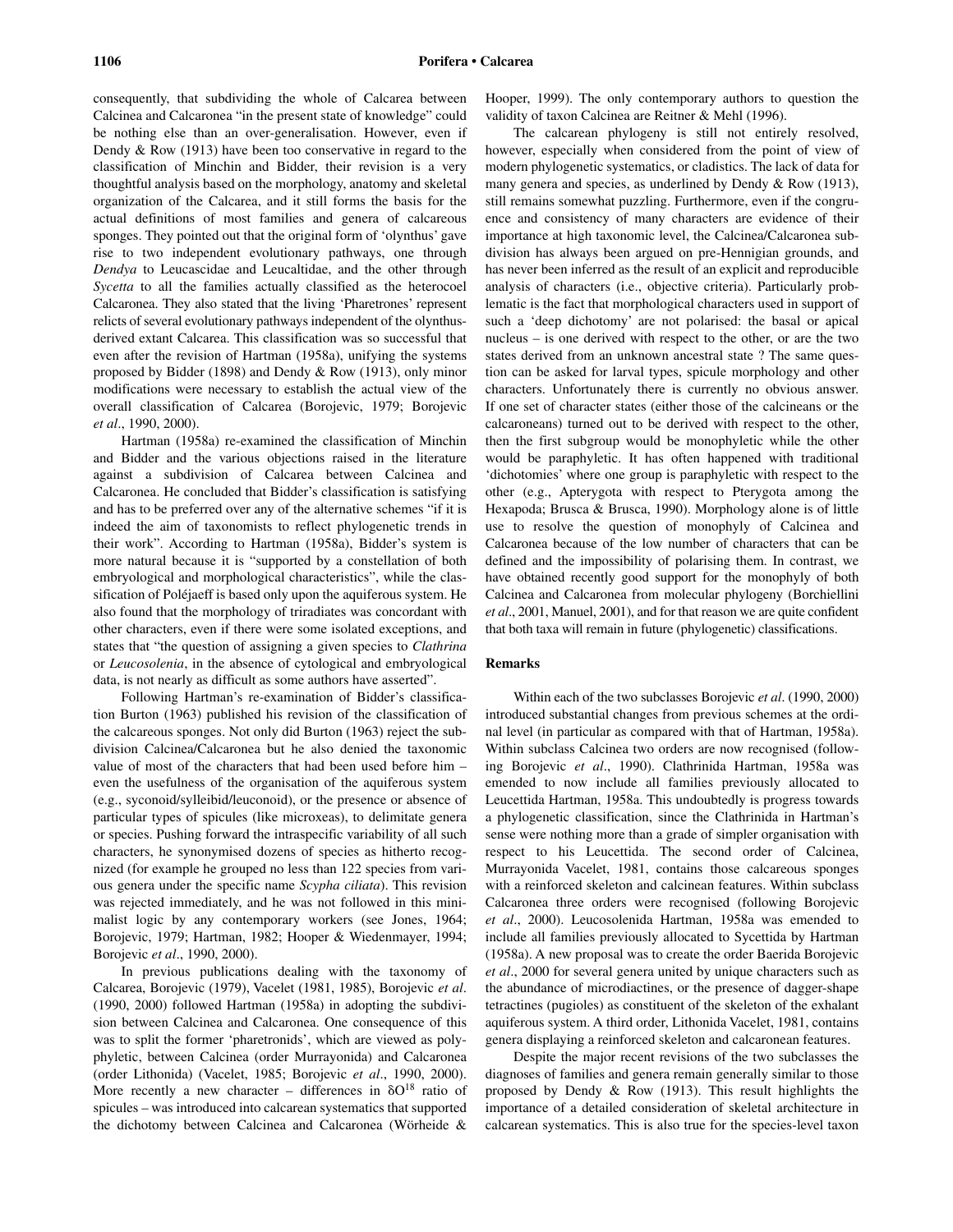where it is imperative for a description of a new species to be accompanied by a precise description of the organisation of the sponge, based upon good quality transverse and longitudinal sections. Conversely, in our collective experience many other characters that have been classically used in calcareous sponge taxonomy (such as external form or spicule measurements) are highly variable – although the extent of this intra-specific variability remains to be appreciated with respect to differentiating phenotypic versus genotypic differences at the population level. However, recent biochemical studies indicate that very small morphological differences may correspond to extensive genetic differences, and a full genetic separation of both sympatric and allopatric populations of Calcarea is often associated with very faint or even undetectable separation as judged by the traditional morphological criteria (Solé-Cava *et al*., 1991; Klautau *et al*., 1994). The classical taxonomy based solely on morphological criteria is thus clearly over-conservative. The consequence of these data is that many specimens previously classified as simple variations of existing taxa, many of which are often allegedly cosmopolitan species, probably represent genetically distinct taxa.

How far are we from a phylogenetic classification of Calcarea? Clearly, much work remains to be done in this respect. Interfamilial phylogenetic relationships within Calcinea or Calcaronea remain virtually unknown. Even widely accepted ideas, such as the primitiveness of the asconoid (olynthus-like) aquiferous system within each of the two lineages, have yet to be tested. One pressing question concerns the monophyly and phylogenetic position of Murrayonida within Calcinea, and Lithonida within Calcaronea: are these taxa deep-branching 'relict' groups (as postulated by Vacelet, 1985), or alternatively, more recently evolved and morphologically specialised groups? Several taxa within Calcaronea could well turn out to be paraphyletic, such as the Leucosolenida with respect to Baerida, or the Sycettidae (or maybe even the genus *Sycon*) with respect to both Grantiidae and Heteropiidae (if assumptions found in the literature, that the two latter "arose from" the former are verified, see Dendy & Row 1913). All these questions and others should be resolved in the future through explicit, cladistic analyses of characters. Unfortunately, Calcarea offer very few morphological characters for reliable (informative) phylogenetic analysis – perhaps even less than the Demospongiae given their relative uniformities amongst spicule types. Further, calcarean morphological characters appear to be highly susceptible to convergence. Molecular data appear to be essential to provide corroboratory evidence for phylogeny based on morphological hypotheses.

It is clear that our knowledge of the world fauna of Calcarea is very fragmentary. Many of the species described by Haeckel and Dendy have never been found since they were originally described. Even in relatively well-explored regions where the study of local marine faunas has received considerable effort (such as in the Mediterranean, both sides of the Channel in the Atlantic Ocean, or the coasts of Japan in the Pacific Ocean), many new forms are being discovered by comprehensive surveys of the local marine biota. Consequently, the present revision is far from complete, and further faunistic studies will undoubtedly turn up many species new to science, and their detailed analyses (morphometrics  $+$  molecular analysis) will clarify the position of many taxa which have, at present, only a putative position in the system. Thus, the classification offered here should be considered as a starting point for future investigations.

Calcareous sponges have been largely neglected by contemporary sponge biologists, although more recent phylogenetic hypotheses that these taxa may constitute a potential phylum (Calcispongia) and a sister-group of the Eumetazoa (Zrzavy *et al*., 1998; Borchiellini *et al*., 2001), will probably stimulate new research using calcareous sponges as models to understand the early origin and evolution of Metazoa (Manuel & Le Parco, 2000).

## **REMARKS ON HAECKEL'S '***PRODROMUS***'**

Haeckel's (1872) 'Monograph on Calcareous Sponges' was the first comprehensive classification proposed for this group. Unfortunately, several nomenclatorial problems were introduced by this study, which require further discussion.

The first problem stems from the fact that Haeckel (1870b) proposed in his 'Prodromus eines Systems der Kalkschwämme' a preliminary classification of Calcarea, based on the external organisation, number and quality of oscules, and organisation of the aquiferous system. Haeckel proposed 39 genera with new names, including 289 species. Each genus was subdivided into subgenera with proper names. Descriptions of genera and species were extremely succinct such that they cannot now be used to differentiate sponge species. This system was subsequently qualified by Haeckel himself as 'artificial', and in his 'Monograph' (Haeckel, 1872) it was completely abandoned, together with all the generic and subgeneric names proposed earlier. Conversely, most of the 289 specific names proposed in the 'Prodromus' (Haeckel, 1870b) were used in the 'Monograph', where they were more completely described and associated with new generic names. Although Haeckel (1872) referred to his earlier genus and species combinations proposed in the 'Prodromus' (in some places in the text and in the list appended at the end of the text), these species are recognisable as such only from their published descriptions in the 'Monograph'. Virtually all scientists studying Calcarea since Haeckel's publications agree that the plethora of generic and subgeneric names proposed in the 'Prodromus' are not valid. As they have not been used since, for well over 50 years, they fall into the category of *nomina oblita* as defined by the International Code of Zoological Nomenclature (Anon., 1999). We follow this position here and do not cite the 'Prodromus' names in our lists of the generic synonyms (see 'Annotated list of unrecognisable sponge taxa and unavailable names', this volume).

The second problem stems from the fact that in his 'Monograph' Haeckel (1872) devised an aesthetic and an entirely 'closed classification' for all proposed generic names. He followed the rule that the prefix of the generic name indicated the aquiferous system organisation (hence generic names prefixed by 'Asc-', 'Syc-' or 'Leuc-' corresponded to the asconoid, syconoid or leuconoid organisation, respectively). The suffix corresponded to the spicule types present (hence '-etta', '-illa', '-yssa', '-altis', '-ortis', '-ulmis' and '-andra' corresponded to different combinations of the three major spicule types (diactines, triactines and tetractines). In promoting this system, as logical as it appeared at the time, Haeckel (1872) ignored the priority of the valid generic names proposed by previous authors. Subsequent studies had to revisit the original descriptions and reinstate the earlier generic names. Simultaneously, Haeckel's (1872) scope of genera was not followed subsequently in all cases. On the one hand, it was necessary to use earlier generic names for groups of species associated with the type species of the genus described before Haeckel (1872) (e.g., *Sycortis lingua* and *Sycandra raphanus* now belong to the genus *Sycon*, with the type species *Sycon humboldtii* Risso). On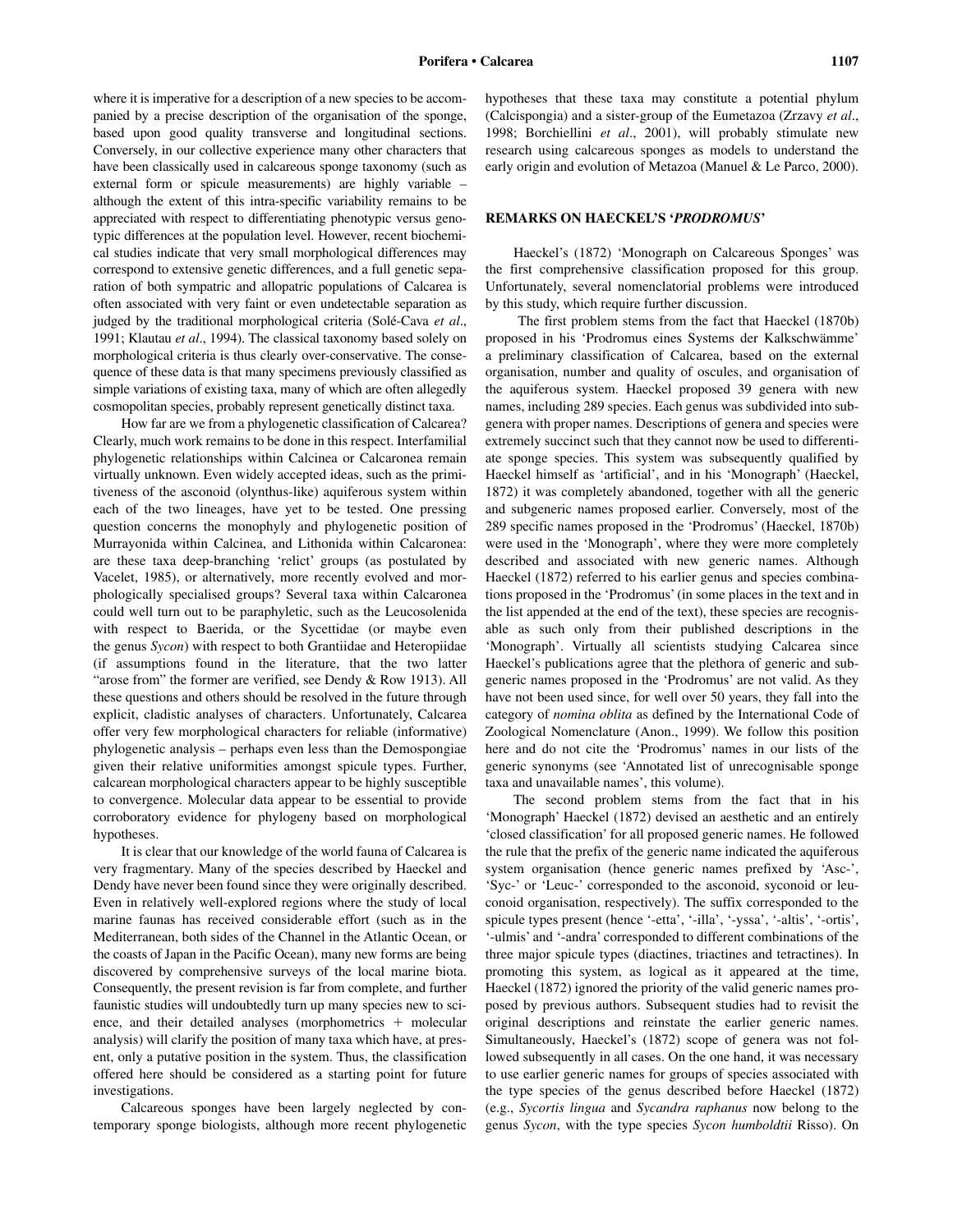the other hand, species described by Haeckel (1872), which were not associated with an earlier generic name, had to be used subsequently as valid genus/species combinations (e.g., *Sycetta primitiva* Haeckel). In the former case Haeckel's (1872) generic name is a junior synonym when combined with the species previously described in a valid genus, but in the latter case it is valid when associated with species described by Haeckel himself.

The third problem stems from the fact that in the 'Monograph' Haeckel (1872) attributed to each described species the 'Generische Varietäten', which referred to some particularities in the external organisation, number and quality of oscula, etc. He had already used these external characters to define genera in the 'Prodromus' (Haeckel, 1870b). In order to underline these characteristics already described in his earlier studies Haeckel (1872) used the generic names proposed in the 'Prodromus'. It is clear from Haeckel's (1872) text that he no longer considered them as valid genera but as simple 'variations' on the standard pattern of growth of the described sponges, and he used these names subsequently (1872) simply as descriptors. Consequently, beyond each genus-species combination he proposed, several other combinations are listed as 'varieties' using earlier 'Prodromus' generic names. For the reasons cited above we consider that the 'Prodromus' names are *nomina oblita*, and we do not consider the 'generic varieties/species' combinations of the 'Monograph' valid or worth listing here. In addition to these 'Generische Varietäten', each of Haeckel's (1872) species also often had a list of named 'Specifische Varietäten'. These correspond to the 'subspecies' as defined in modern systematic studies, and each of them is a combination of only one generic and subspecific name. Many of them have been elevated subsequently to the species level in the contemporary literature, and they potentially represent valid genus/ species nominal combinations.

The fourth problem arises from the fact that the larger of Haeckel's (1872) genera were subdivided into subgenera, with proper names given which are not the names used in the 'Prodromus'. A number of species is clearly attributed to each subgenus, and a fairly good definition is given for each subgenus taxon. When subsequent studies have shown that one or several of the species associated with one particular subgenus should be separated into a valid genus, the combination of the Haeckel's (1872) subgenus/species name is valid, and it has been used since

(e.g., *Leucettusa corticata* Haeckel). It is important to clearly define in these studies that elevate Haeckel's (1872) subgenera to the generic level the combination which is to be considered as a type species of the proposed genus.

The fifth problem stems from the fact that Haeckel (1872) provided a list of earlier synonymies and citations for each species, referring to both published and manuscript names of other spongiologists, as well as to the synonymies from the 'Prodromus' which are *nomina oblita* described by himself in the previous study (1870b). Although many of these are helpful to establish previous descriptions and potentially valid senior synonymies, Haeckel had access to many manuscript documents and to sponges sent to him by other biologists, including the previously described specimens, as well as many 'manuscript' names and descriptions. These synonymies are entirely Haeckel's (1872) responsibility, and subsequent studies must decide upon their validity on a case-by-case basis. On the other hand, the 'manuscript' names cited by Haeckel (1872), such as *Djeddea* and *Mlea* Miklucho Maclay, have not been published in the meaning of Article 8 of ICZN (Anon., 1999), and obviously they are not available names.

In view of the availability of many names coined by Haeckel (1870b, 1872), subsequent studies have occasionally used these names in an entirely different context, referring to a particular character recognised and originally pointed out by Haeckel, and avoiding the creation of a new name (e.g., the use of *Soleniscus* by Borojevic *et al*., 1990). These studies, and similar ones in the future, need to indicate clearly that the scope of the species or genus is emended, and to define the new scope and the new type specimen or type species for the respective taxa.

While the question of generic synonymies for Calcarea appear to be confused and convoluted, Dendy & Row (1913) provided a thorough analysis of all these previously proposed names and their synonymies. They also provided, at the end of their study, a list of rejected generic names, explaining the reasons why they should be rejected, and indicated their prior use in combination with species names in order to facilitate determining the true generic names and the corresponding type species (should any of these names be revived for use). We fully agree with a large majority of the positions taken by Dendy & Row (1913), and the reader is referred to this study for any further details (see 'Annotated list of unrecognisable sponge taxa and unavailable names', this volume).

## **KEY TO ORDERS OF CALCINEA AND CALCARONEA**

| (1) Regular (equiangular and equiradiate) triactines and tetractines, choanocytes basinucleate with spherical nuclei (Calcinea)  2       |
|------------------------------------------------------------------------------------------------------------------------------------------|
|                                                                                                                                          |
|                                                                                                                                          |
| Reinforcement of the skeleton composed of either spicule tracts, calcareous plates or a rigid nonspicular skeleton. Diapasons or         |
|                                                                                                                                          |
|                                                                                                                                          |
| Reinforcement of the skeleton consisting either of linked or cemented basal actines of tetractines, or of a rigid basal mass of calcite. |
|                                                                                                                                          |
| (4) Skeleton either composed exclusively of microdiactines or in which microdiactines constitute exclusively or predominantly a specific |
| sector of the skeleton. Large or giant spicules frequently present in the cortical skeleton. Dagger-shaped small tetractines (pugioles)  |
|                                                                                                                                          |
| Free spicules diactines, sagittal triactines/tetractines. Aquiferous system asconoid, syconoid, sylleibid or leuconoid  Leucosolenida    |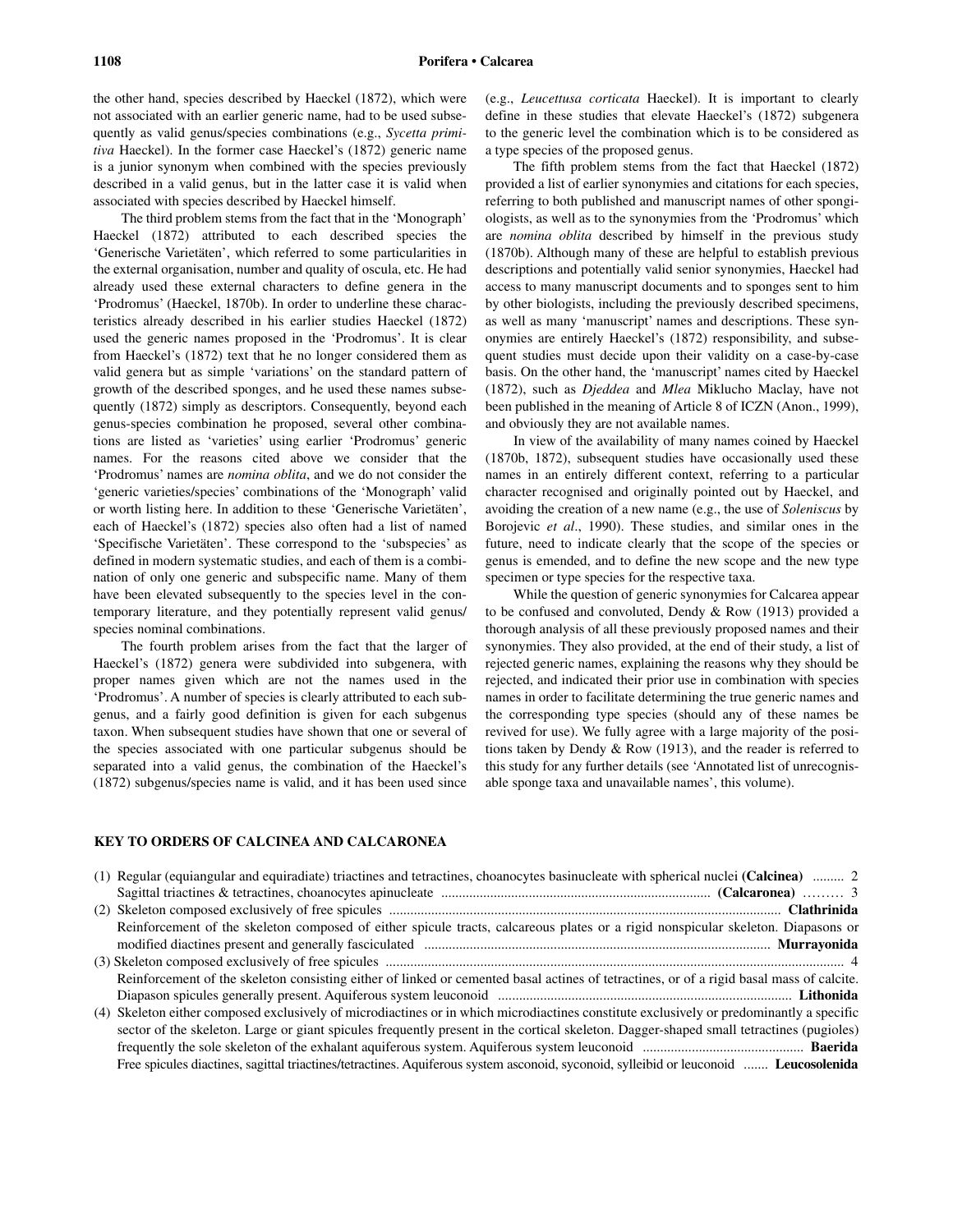## **SUBCLASS CALCINEA BIDDER, 1898**

#### **Synonymy**

Calcinea Bidder, 1898: 73.

#### **Previous reviews**

Bidder, 1898: 73; Hartman, 1958a; Borojevic *et al*., 1999: 247.

#### **Diagnosis**

Calcarea with a regular (equiangular and equiradiate) or exceptionally parasagittal or sagittal triactines and/or a basal system of tetractines. In addition to the free spicules, there may be a non-spicular basal calcareous skeleton. In terms of ontogeny, triactines are the first spicules to be secreted. Choanocytes are basinucleate with spherical nuclei. The basal body of the flagellum is not adjacent to the nucleus. Calcinea incubate coeloblastula larvae.

## **Biology**

Calcinea have a great variability of forms, but their general organisation and the basic characteristics of their cytology and embryology show that they represent a homogeneous group. All Calcinea have large choanocytes with basal spherical nuclei. There is no topological relationship between the nucleus and the basal structures of the flagellum. Like the whole class they are viviparous. Their oocytes are formed in the mesohyl from a yet undetermined cell-type. The origin of the spermatozoa and fertilization are incompletely known (Hadzi, 1917; Tuzet, 1947). Oocytes grow by incorporation of nurse-cells, most of which are degenerated choanocytes. Embryogenesis proceeds diffusely in the sponge body, or in special structures described as "nests" (Borojevic, 1969). Fertilised eggs pass through total and equal divisions, and form a coeloblastula composed of equal blastomeres. Incorporation of maternal cells into the blastocoel is frequent, but their destiny in the larva is unknown (Borojevic, 1969) (Fig. 4A). In some larvae a few large non-flagellate cells can be found at the posterior pole. Their number may be characteristic of the species (Johnson, 1978). Larvae are free-swimming flagellated blastulae. The internal cell mass is progressively formed by immigration of flagellated external cells. When metamorphosis occurs, a pupa is formed which is composed of apparently totipotent cells that differentiate according to their position: the external ones yield the future pinacoderm and the skeletogenous tissue, while the internal ones differentiate into the choanoderm (Borojevic, 1969). Early post-larval development apparently passes through the olynthus stage of organisation. Triactines are the first spicules secreted. The spicules are essentially regular, equiangular and equiradial. In some species, parasagittal spicules are also present, with one actine longer than the others, and sometimes the unpaired angle different from the paired ones.

## **Scope**

Two groups may be distinguished among the Calcinea. Clathrinida includes sponges with only free spicules. This is an extremely rich and variable group. All developmental stages are present, from simple olynthus-like sponges to complex ones with an elaborate aquiferous system. Parallel lines of increasing

be distinguished. In each line a complete series from the simple asconoid to the elaborate leuconoid aquiferous systems can be observed. Murrayonida Vacelet, 1981, includes only a few Recent sponges in which the skeleton is composed of spicule tracts, and/or a supplementary non-spicular calcareous skeleton along with free calcareous spicules. This skeleton may be composed either of a rigid non-spicular network, such as observed in the Murrayonidae, or of spicule tracts with either calcareous plates, such as observed in the Paramurrayonidae, or tripods, such as found in the Lelapiellidae. Unlike the Clathrinida the order Murrayonida has only a few representatives in Recent faunas and is restricted to three monospecific families. No sponges with fused spicules are known among the Calcinea, as opposed to calcaronean hypercalcified sponges in which this type of skeleton is frequent.

#### **SUBCLASS CALCARONEA BIDDER, 1898**

#### **Synonymy**

Calcaronea Bidder, 1898: 73.

## **Previous reviews**

Bidder, 1898: 73; Hartman, 1958a; Borojevic *et al*., 2000: 207.

## **Diagnosis**

Calcarea with diactines and/or sagittal triactines and tetractines, rarely also with regular spicules. In addition to free spicules there may be a non-spicular basal calcareous skeleton in which basal spicules are cemented together or completely embedded in an enveloping calcareous cement. In their ontogeny the first spicules to be produced are diactines in the settled larva. Choanocytes are apinucleate, and the basal system of the flagellum is adjacent to the apical region of the nucleus. Calcaronea incubate amphiblastula larvae.

#### **Biology**

Like Calcinea, Calcaronea are extremely variable in size, form, organization of the aquiferous system, and skeleton. Most representatives are known only from Recent seas. Isolated spicules, which may belong to calcaronean sponges, have been reported from Early Cambrian reefs (James & Klappa, 1983) and in Ordovician strata (Kempen, 1978).

The aquiferous system in the Calcaronea can be asconoid, syconoid, sylleibid, or leuconoid. Asconoid, syconoid, and sylleibid systems are found only in the Leucosolenida. The leuconoid aquiferous system, such as that seen in the Leucosolenida, can be easily derived from a syconoid-type of organization as these sponges retain traces of the radial organization of the skeleton and the usually clearly defined central atrium. However, the leuconoid systems in the Baerida and the Lithonida bear no trace of an original tubular or radial organization, but are instead quite similar to the leuconoid aquiferous systems of the Demospongiae.

Calcaronean sponges have choanocytes with an apical, ovoid or pyriform nucleus. The basal flagellar roots are always in contact with the nuclear envelope at the apical pole of the nucleus. In many